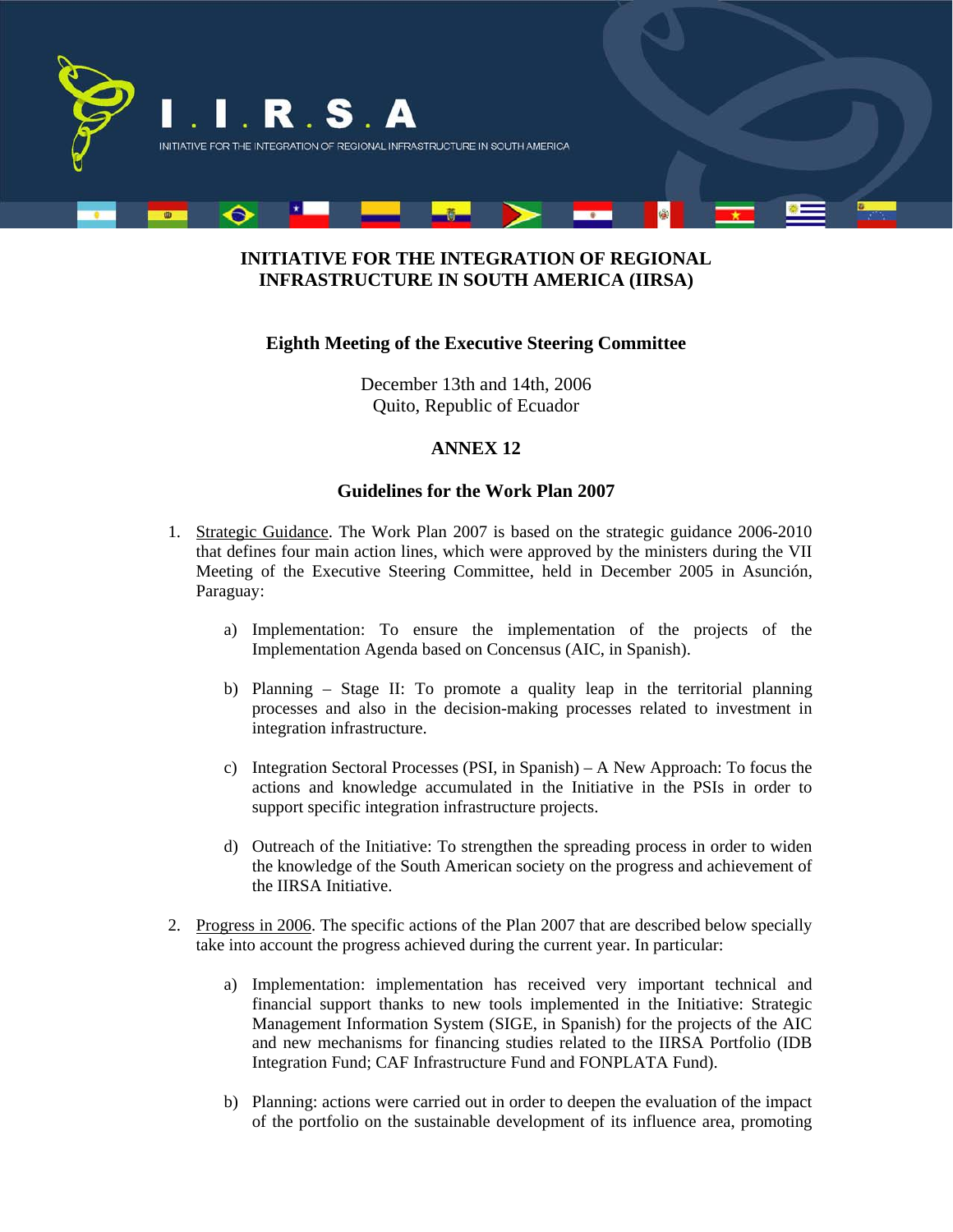its territorial analysis on three differentiated dimensions: (i) environmental; (ii) production chains; and (iii) logistics chains. In this respect, the CCT requested some studies in order to define a methodological framework in these three areas. Additionally, actions were carried out regarding the Evaluation of Integration Projects and Georeferenced Information System.

- c) Integration Sectoral Processes: actions were carried out in the following PSIs:
	- Border Crossings: the study on the selected pilot crossings was finished (Cristo Redentor, Cúcuta - San Antonio, Fray Bentos - Puerto Unzué, Ciudad del Este - Foz de Iguazú).
	- − Financing Instruments: a study on "Analysis of decisive factors for establishing regional guarantee funds for investment in integration infrastructure" was carried out. The mentioned study was presented in the workshop on "Economic and Financial Issues Associated with Project Execution", which was carried out in November in the city of Quito.
- d) Outreach: the work was focused on the development of new information and spreading tools that may spread in a dynamic and modern way the future contents, scope, achievements and challenges of the IIRSA Initiative, as well as different participation actions aimed at all the sectors of the civil society related to and / or interested in IIRSA, regionally and extrarregionally.
- 3. GTEs per Hub as nucleus of the Plan for 2007. For 2007, the countries that make up the Initiative have agreed the revision, within the framework of the GTEs of each EID, of the projects that may be considered necessary in the IIRSA Portfolio, taking into account the development plans in each country and the common integration and development objective in South America. In this respect, the activity in 2007 will be focused on the performance of GTEs per Hub. These GTEs will allow to analyse and catalyse results in three out of the four strategic lines of action: implementation, planning and sectoral processes. On other hand, applications of the methodologies of planning will be accomplished on the basis of specific proposals of the countries and with the support of the CCT. The outreach plan will be developed in parallel, as explained below, in section 4.
- 3.1 Agendas of the GTEs. The topics to be discussed in these meetings are the following:
	- a) To revise other projects under execution in the IIRSA Portfolio.
	- b) To revise the projects of the AIC. To identify progress and drawbacks in the Agenda. Lessons. (The development of this point requires support for the information supplied by the SIGE).
	- c) To revise the Groups of Projects and Strategic Functions. In particular: (i) to take into consideration the topics of the PSIs; (ii) planning: analysis of Logistics, Production Chains and EAE (if it were necessary, to deepen these topics in the Groups and on the basis of the Strategic Function), based on the methodologies developed and their application to the groups of projects selected; (iii) to complete methodologies of planning and its gradual applications in Groups of Projects, according to the agreements reached in GTEs; and (iv) revision of the Groups of Projects and Strategic Function.
- 3.2 Tasks. The tasks foreseen to achieve the objectives of these GTEs are the following:
	- a) Compilation of information on the projects of the AIC (SIGE).
	- b) Updating of the database of the other projects in the portfolio.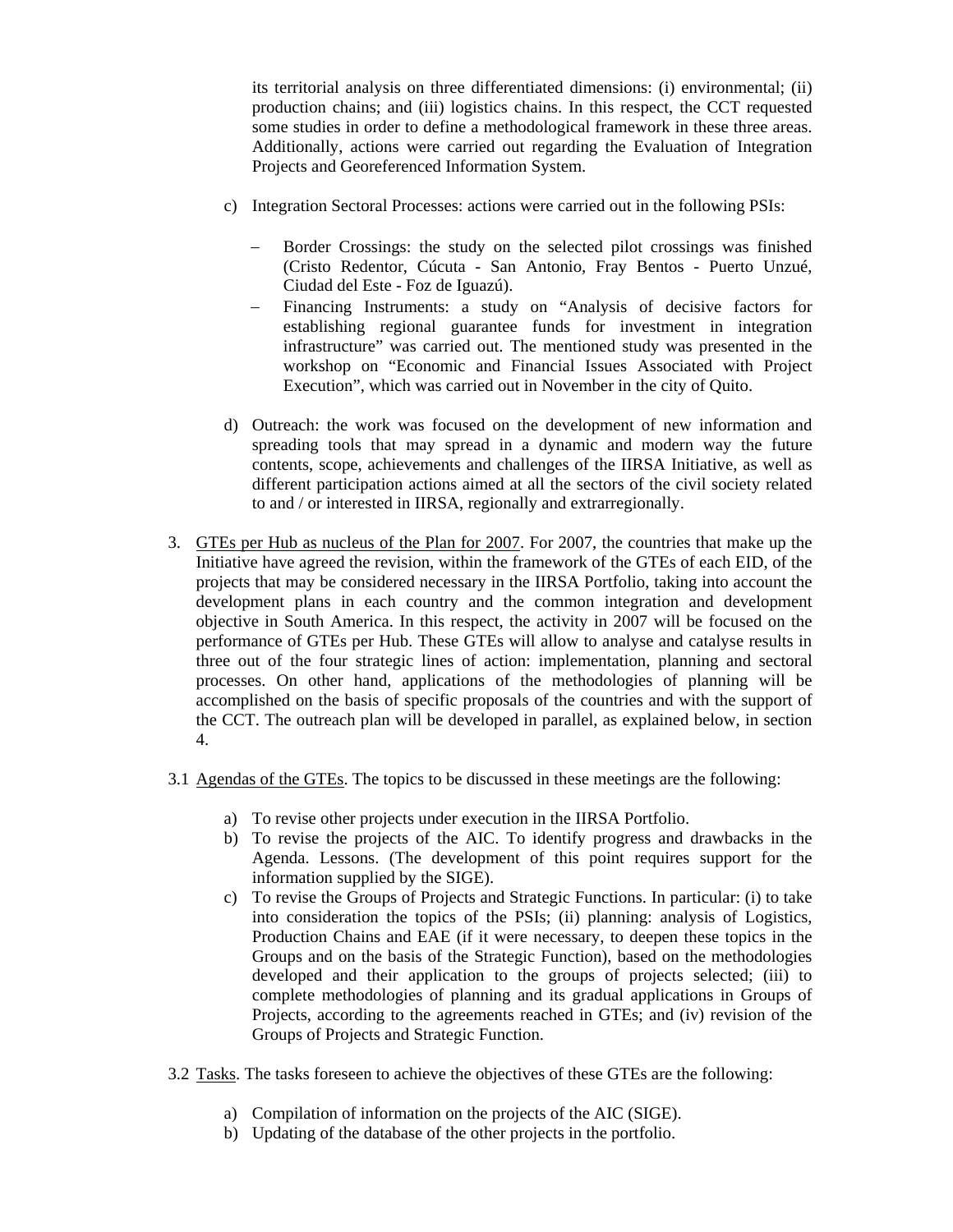- c) Presentation of information for new projects.
- d) Proposal: revision of the strategic function of the groups (if applicable).
- e) Technical planning work.
- f) Identification of the topics of PSI that are relevant to the groups.
- 3.3 Organization of the GTEs
	- a) Organizational aspects: each GTE will last one day. The EIDs will be developed as follows: (i) Interoceanic Hub and Peru – Brazil – Bolivia Hub; (ii) Amazon Hub and Guianese Shield Hub; (iii) Paraguay – Paraná Hub Waterway; (iv) Andean Hub; and (v) MERCOSUR – Chile Hub, Capricorn Hub and Southern Hub. The dates for the performance of said meetings are listed in the schedule below.
	- b) The National Coordinations will be responsible for providing the necessary means for the performance of the preparatory tasks related to each GTE, which are mentioned in section 3.2.
	- c) Support from the CCT: the CCT will coordinate the necessary actions to support the countries in relation to the performance of the preparatory tasks. In this respect, for each EID, an institution responsible for the follow-up of these activities was assigned. This distribution is also listed in the schedule below.
- 4. Outreach Plan. The work started in 2006 will be continued under the identified action lines:
	- a) Web site: start-up of the re-design and updating of the web site in order to strengthen its scope and contents as one of the main spreading tools.
	- b) Database of the Projects of the IIRSA Portfolio: new Database online regarding the 348 Projects of the IIRSA Portfolio, which will have a component for updating and will be adjusted to the new design of the Web site.
	- c) Material for outreach: creation of new material for outreach, which will be modern and adjusted to the dynamics of the Initiative. The mentioned material must be able to serve as a complement for the tasks developed by the National Coordinations and the CCT as well as for the existing information in the web site.
	- d) New IIRSA Document: presentation of a new document that will be aimed at offering the countries and parties involved a publication that describes and makes it easier the understanding of the mission, the objectives, the different ways of action, the achieved results and the plan of action of the IIRSA Initiative.

Additionally, participation actions will be developed as a complement for the material and tools specifically destined to the Outreach of the Projects of the IIRSA Initiative. Activities (forums/seminars), which will support the objectives of the Activities Plan for 2007, are foreseen.

- 5. Other regional meetings. Apart from the GTEs, the schedule for 2007 foresees the following regional meetings:
	- a) Workshop on Strategic Environmental Evaluation (EAE, in Spanish)
	- b) Workshop on Evaluation of Integration Projects
	- c) Workshop on the Geosur Program
	- d) Latin American Conference of Infrastructure Ministers (Uruguay April May)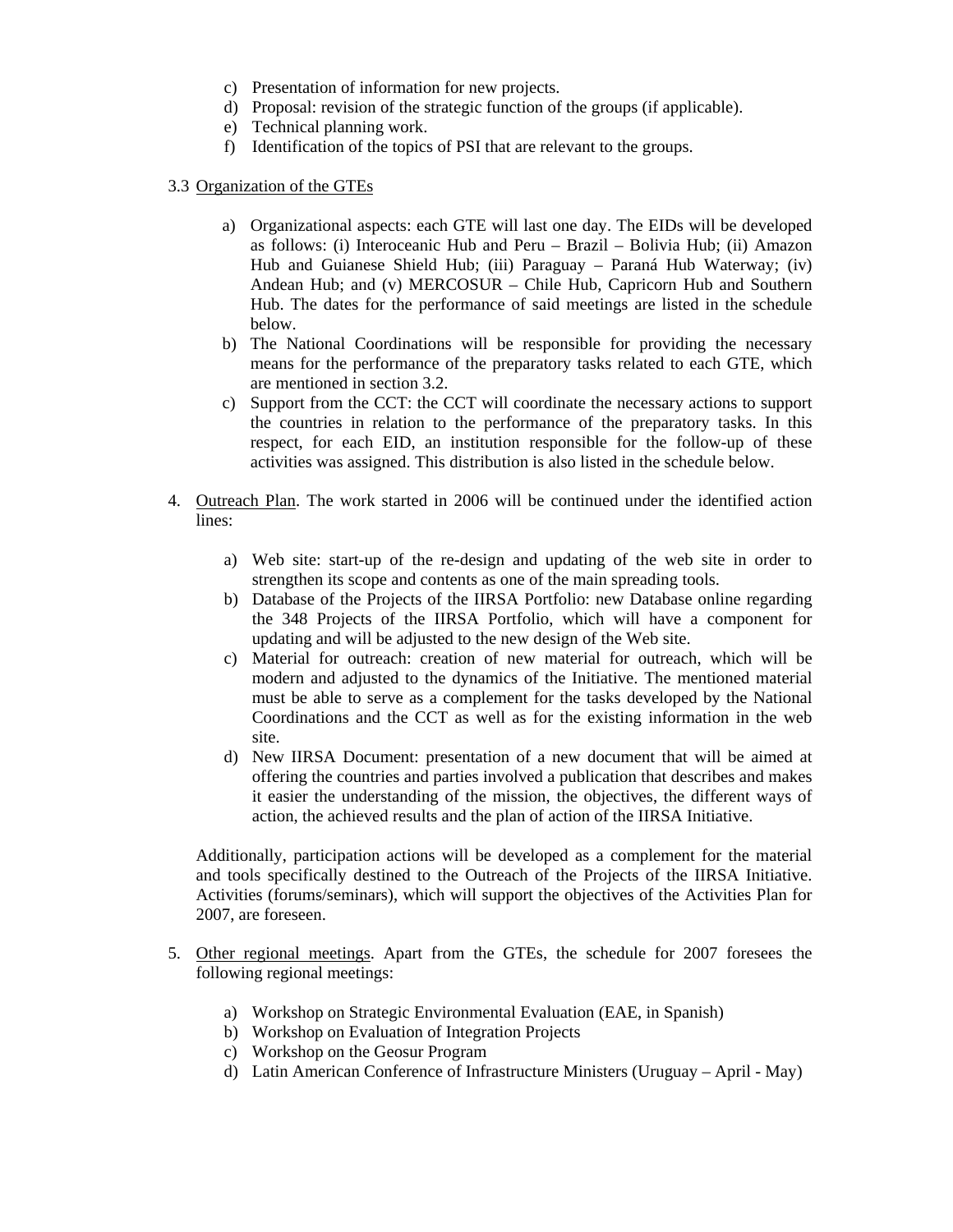## 6. Schedule

# SCHEDULE OF ACTIVITIES FOR 2007

| <b>DATE</b>      | <b>PLACE</b>                                             | <b>ACTIVITY</b>                                                                                      |  |
|------------------|----------------------------------------------------------|------------------------------------------------------------------------------------------------------|--|
| <b>MARCH</b>     |                                                          |                                                                                                      |  |
| 13               | Brasilia, Brazil                                         | Workshop on Strategic Environmental Evaluation                                                       |  |
| 14               | Brasilia, Brazil                                         | Workshop on Geosur                                                                                   |  |
| <b>APRIL</b>     |                                                          |                                                                                                      |  |
| 24 to 26         | Cusco, Peru                                              | GTE of the Interoceanic Hub (FONPLATA) and the<br>Peru - Brazil- Bolivia (CAF) Hub                   |  |
| <b>MAY</b>       |                                                          |                                                                                                      |  |
| 22 to 24         | Colombia                                                 | GTE of the Amazon Hub (CAF) and the Guianese<br>Shield Hub (IDB)                                     |  |
| <b>JUNE</b>      |                                                          |                                                                                                      |  |
| 26               | Buenos Aires, Argentina<br><b>IDB-INTAL Headquarters</b> | Workshop on Evaluation of Integration Projects                                                       |  |
| 27               | Buenos Aires, Argentina<br><b>IDB-INTAL Headquarters</b> | GTE on Financing (*)                                                                                 |  |
| 28               | Buenos Aires, Argentina<br><b>IDB-INTAL Headquarters</b> | X Meeting of National Coordinators                                                                   |  |
| <b>AUGUST</b>    |                                                          |                                                                                                      |  |
| 21               | Santa Cruz, Bolivia                                      | GTE of the Hub of the Paraguay - Paraná Waterway<br>(FONPLATA)                                       |  |
| 22 and 23        | Santa Cruz, Bolivia                                      | GTE of the Andean Hub (CAF)                                                                          |  |
| <b>SEPTEMBER</b> |                                                          |                                                                                                      |  |
| 25 to 27         | Santiago, Chile<br><b>ECLAC Headquarters</b>             | GTE of the MERCOSUR - Chile Hub (IDB), the<br>Capricorn Hub (FONPLATA) and the Southern Hub<br>(IDB) |  |
| <b>OCTOBER</b>   |                                                          |                                                                                                      |  |
| To be<br>defined | To be defined                                            | <b>GTE on ICTs</b>                                                                                   |  |
| <b>NOVEMBER</b>  |                                                          |                                                                                                      |  |
| 6 and 7          | Montevideo, Uruguay                                      | XI Meeting of National Coordinators                                                                  |  |